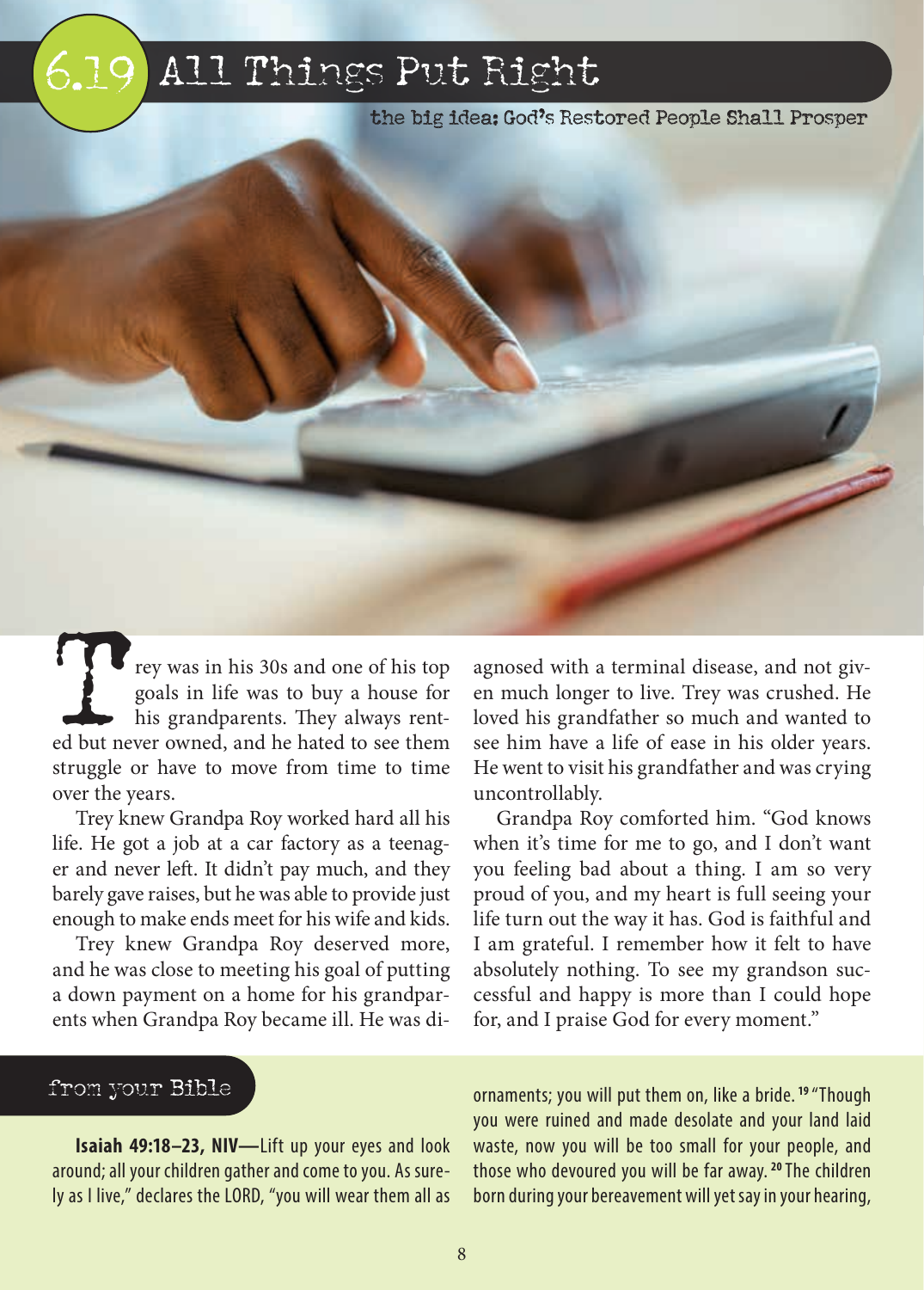'This place is too small for us; give us more space to live in.' **<sup>21</sup>**Then you will say in your heart, 'Who bore me these? I was bereaved and barren; I was exiled and rejected. Who brought these up? I was left all alone, but these—where have they come from?'" **22** This is what the Sovereign LORD says: "See, I will beckon to the nations, I will lift up my banner to the peoples; they will bring your sons in their

arms and carry your daughters on their hips. **23 Kings will be your foster fathers, and their queens your nursing mothers. They will bow down before you with their faces to the ground; they will lick the dust at your feet. Then you will know that I am the LORD; those who hope in me will not be disappointed."**

### Scripture discussion

The Children of Israel were in captivity in Babylon because of their sin. While in captivity their land was left desolate, empty, and in ruins. The restoration of the "desolate places" seems to point to the future return from Babylonian exile (Isaiah 49:19). God promised to make Israel prosper again and make her children return from all the nations where they were scattered. God would protect His people and those who had oppressed them would be punished. The restoration of God's people comes through the power of God, and His plans of restoration always work for peace, prosperity, freedom, and justice.

#### make it real



#### check it

- 1. What did Trey want to do for his grandparents?
- 2. Why didn't Grandpa Roy seem upset even though his life had been difficult?
- 3. What do you think makes the adults in your life proud of you?



# think it

- 1. Explain Isaiah 49:19 and 20 in your own words.
- 2. Verses 20 and 21 illustrate a time when the children of those who were oppressed will note that their families have outgrown, populated, and prospered in the land. Explain what it would feel like to go from having absolutely nothing to total overabundance.
- 3. The end of verse 23 says, "those who hope in me will not be disappointed." How has this been true in your own life?



#### do it

In today's lesson, you learned that even though we may go through great suffering, the Lord is faithful to us. He wants us to prosper and flourish in life, and not just us! He wants to bless those who come after us, too. Think of words and pictures that would encourage others living through difficult times to keep their hope toward the future. Follow your teacher's instructions for today's activity!



#### keep it

**"Kings will be your foster fathers, and their queens your nursing mothers. They will bow down before you with their faces to the ground; they will lick the dust at your feet. Then you will know that I am the LORD; those who hope in me will not be disappointed" (Isaiah 49:23, NIV).**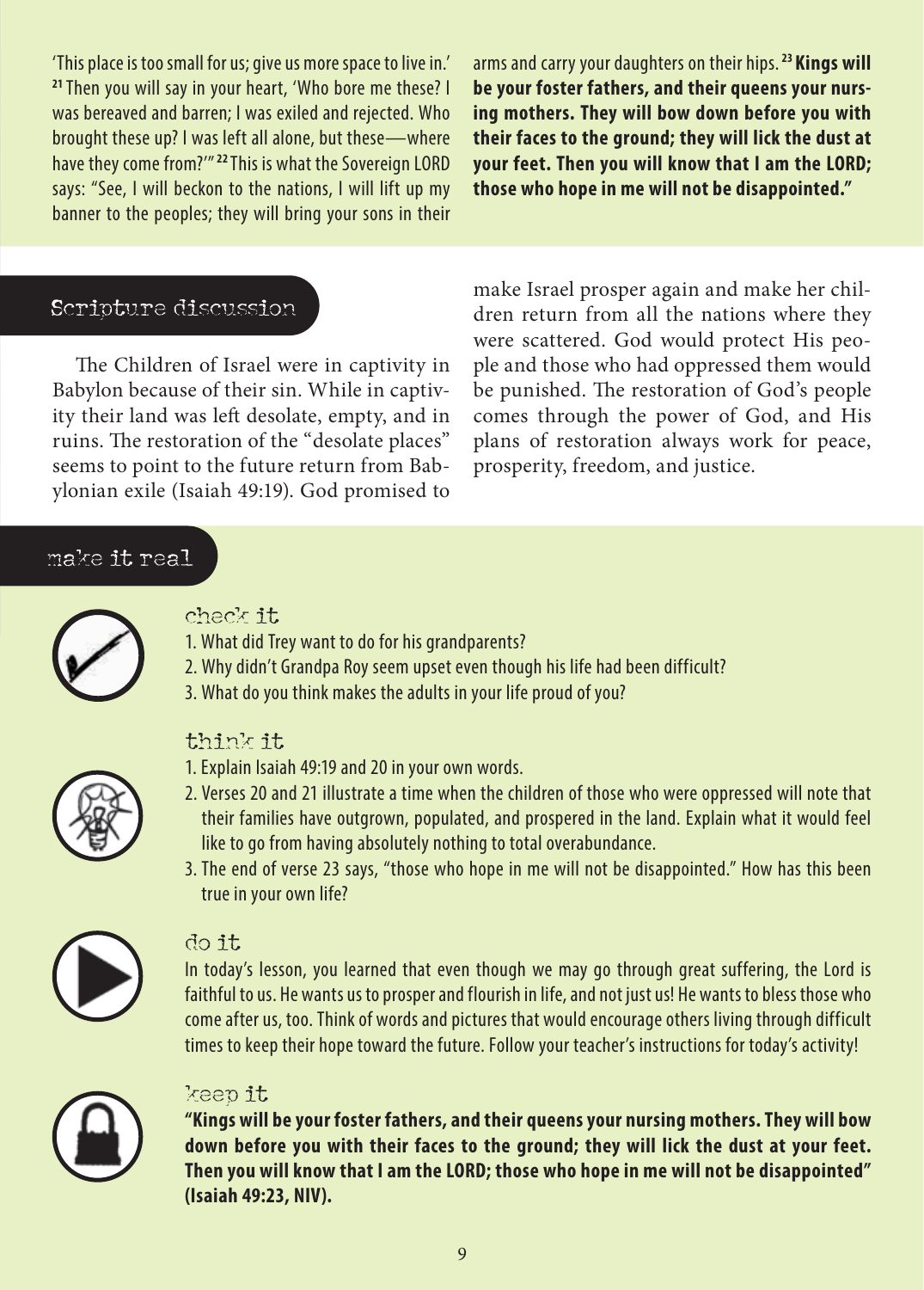# 9.4 6.26 Back to Basics

the big idea: God Offers Deliverance

The Teally don't want to do this anymore," Melissa said as she collapsed on her bed. She was exhausted from another day of training, class, anymore," Melissa said as she collapsed on her bed. She was practice, and studying. While all her friends were dating, hanging out at the mall, or going to the movies, she was constantly training, attending class, studying, and practicing soccer.

"Well, Melissa," her dad said, "I know it doesn't feel good right now, but ultimately these habits will create a better life for you."

"I don't see how that's the case. Every single minute is accounted for. I don't feel like I have time to just chill like other people. Train, practice, study. Train, practice, study. It's all I do!"

"I know, baby," her dad said as he gave her a big hug. "This season is temporary, and you'll make it through your last year of high school as a better young woman. It's going to set you up for a better future. The one God has for you. Let's pray for His strength for you to get through this last year, okay?"

By the end of Melissa's senior year, she was offered a full scholarship to her top dream school and a spot on the university soccer team. She was happy that she stayed faithful to her studies and sport and that God was blessing her greatly.

#### from your Bible

**Isaiah 51:1–8, NIV—**"Listen to me, you who pursue righteousness and who seek the LORD: Look to the rock from which you were cut and to the quarry from which you were hewn; **2** look to Abraham, your father, and to Sarah, who gave you birth. When I called him he was

only one man, and I blessed him and made him many. **<sup>3</sup>**The LORD will surely comfort Zion and will look with compassion on all her ruins; he will make her deserts like Eden, her wastelands like the garden of the LORD. Joy and gladness will be found in her, thanksgiving and the sound of singing. **4 "Listen to me, my people; hear me, my nation: Instruction will go out from me; my justice**